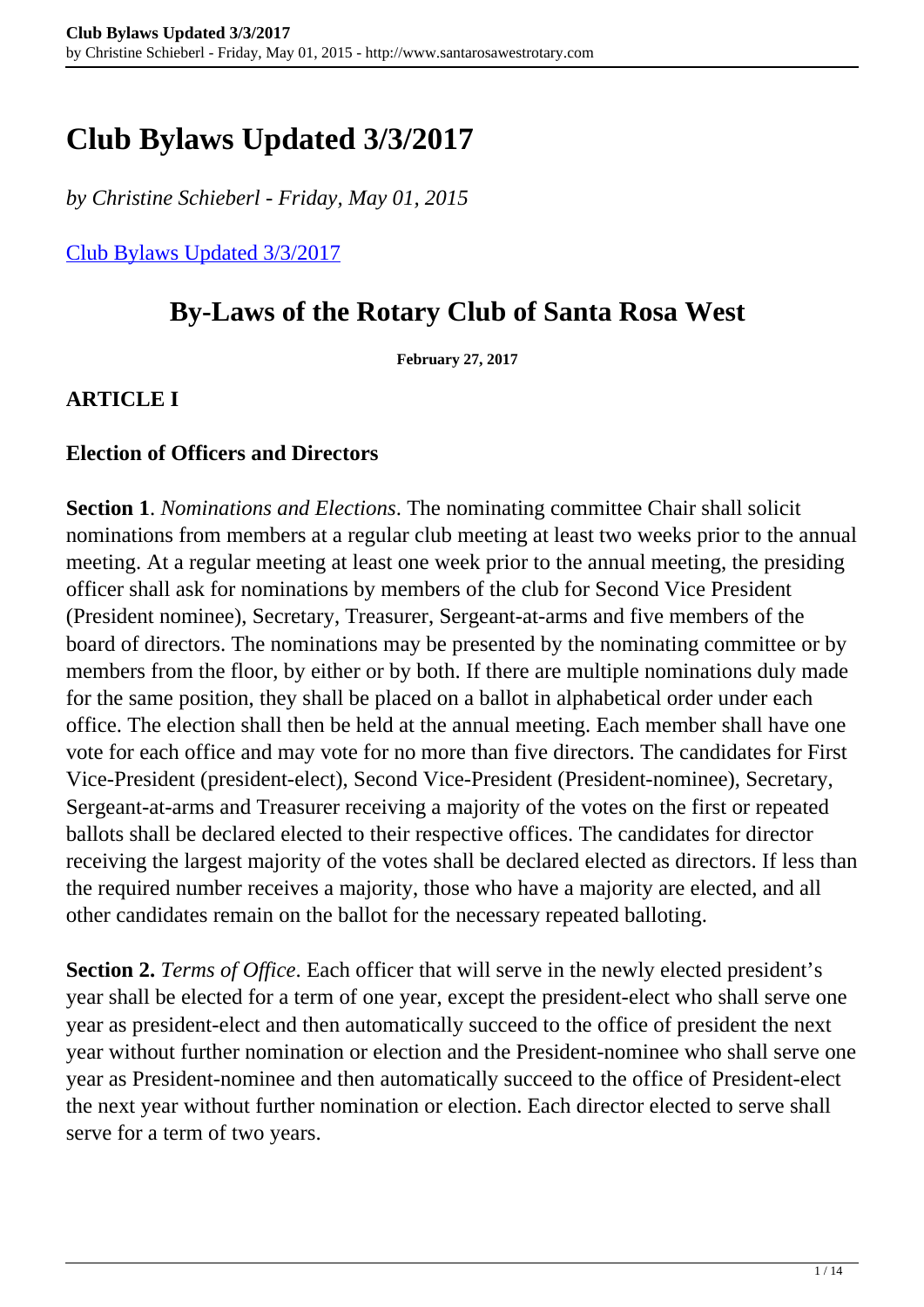**Section 3**. *Board of Directors*. The president, officers and directors elected with the president, directors whose terms on the board continue and the immediate past president shall constitute the board of directors. The offices of secretary and treasurer are separate offices to be filled by two separate members.

**Section 4**. *Vacancies on the Board of Directors or Officers of the Club*. A vacancy in the board of directors or any office shall be filled by action of the remaining members of the board. Section 5.Vacancies for Officers-Elect or Directors-Elect. A vacancy in the position of any officer or director elected but not yet installed for an ensuing term shall be filled by action of the remaining members of the board of directors elected for that term.

## **ARTICLE II**

## **Board of Directors**

The governing body of this club shall consist of the eleven (11) directors, plus the President, First Vice-President (President-elect), Second Vice President (Presidentnominee), Secretary, Treasurer and the immediate Past President.

## ARTICLE III

## **Duties of Officers**

**Section 1**.*President*. It shall be the duty of the President to preside at meetings of the club and board and to perform such other duties as ordinarily pertains to his or her office. Section 2.Vice-Presidents. It shall be the duty of the First Vice-President of the club to preside at meetings of the club and the board in the absence of the President and to perform such other duties as ordinarily pertains to this office. The First Vice-President as president-elect shall also automatically succeed to the office of President during the next Rotary year. The Second Vice-President shall preside in the absence of the President and First Vice President and shall perform such other duties as shall be delegated by the President and/or the Board of Directors. The Second Vice President shall succeed to the office of First Vice-President the next Rotary year.

**Section 3**. *Secretary*. It shall be the duty of the secretary to:

(a) keep the records of membership, and act as the central coordinator of all membership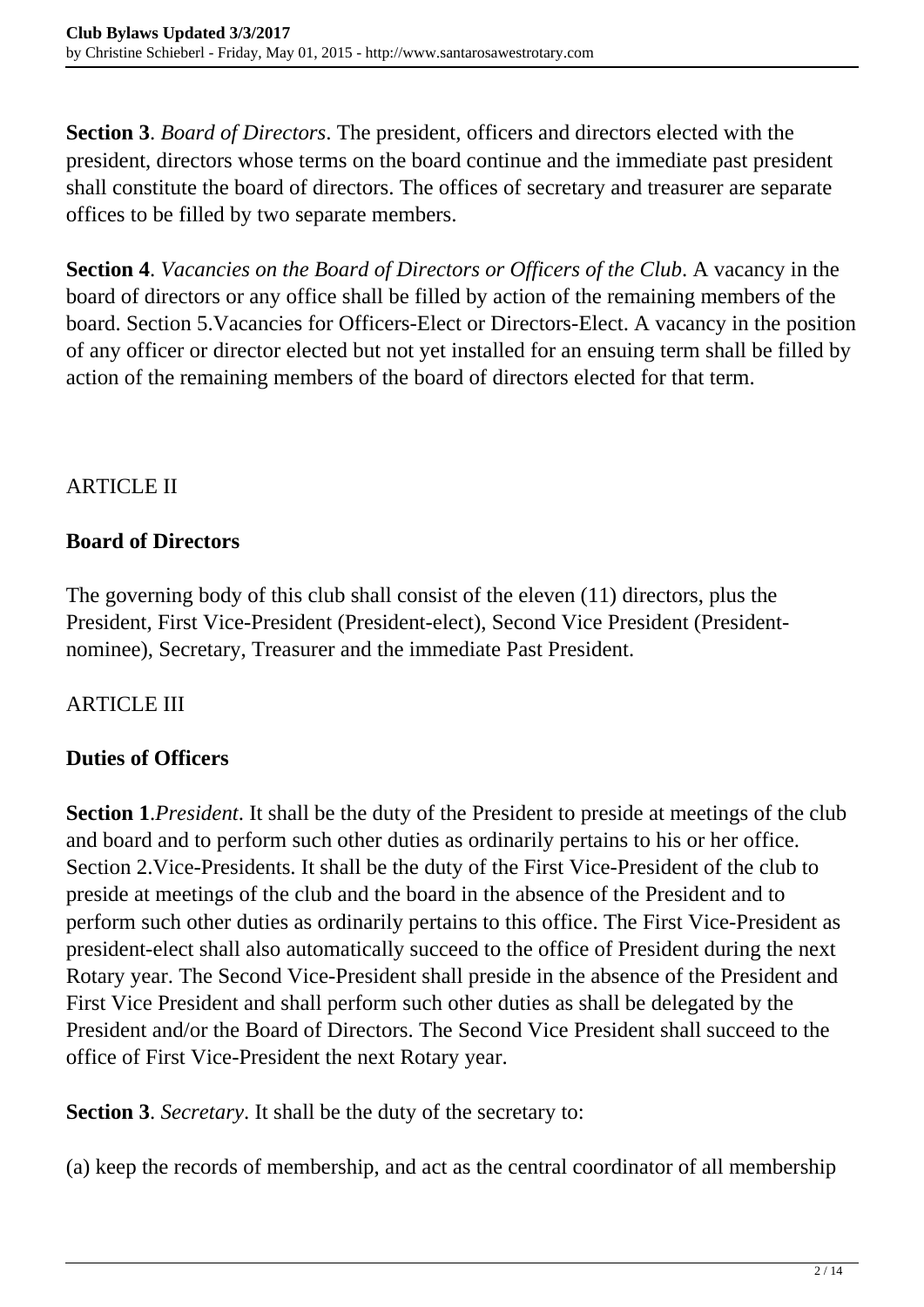data

and updates;

(b) record the attendance at meetings;

(c) see that all notices are duly given in accordance with the provisions of these by-laws, and

send out notices of meetings of the club, board (including tentative meeting agendas and Treasurer's report), and committees;

(d) record and preserve the minutes (including notices) of such meetings;

(e) make the required reports to Rotary International, including (1) the semi-annual reports of

membership, which shall be made to the general secretary of Rotary International on **January** 

1st and July 1st of each year, (2) the report of changes of membership, which shall be made to

the general secretary of Rotary International, (3) the monthly report of attendance at the club

meetings which shall be made to the district governor immediately following the last meeting

of the month;

(f) collect and remit to Rotary International subscriptions to the ROTARIAN;

(g) record, maintain, and report each member's contributions to the Rotary Foundation and the

Rotary Endowment;

(h) attend the annual District assembly and all workshops that pertain to the duties of the office,

and attend the monthly meeting of the Sonoma County Association of Rotary Clubs;

(i) exhibit at all reasonable times to any officer or director of the club on request, the bylaws

and the minutes of proceedings and other records of the club; and

(j) perform such other duties as may be requested by the President or the board as usually pertain to the office.

**Section 4**.*Treasurer*. It shall be the duty of the treasurer to:

(a) have charge and custody of, and be responsible for, all funds of the club;

(b) receive and give receipt for, monies due and payable to the club from any source whatsoever;

(c) disburse or cause to be disbursed the funds of the club;

(d) keep and maintain adequate and correct accounts of the club's properties and business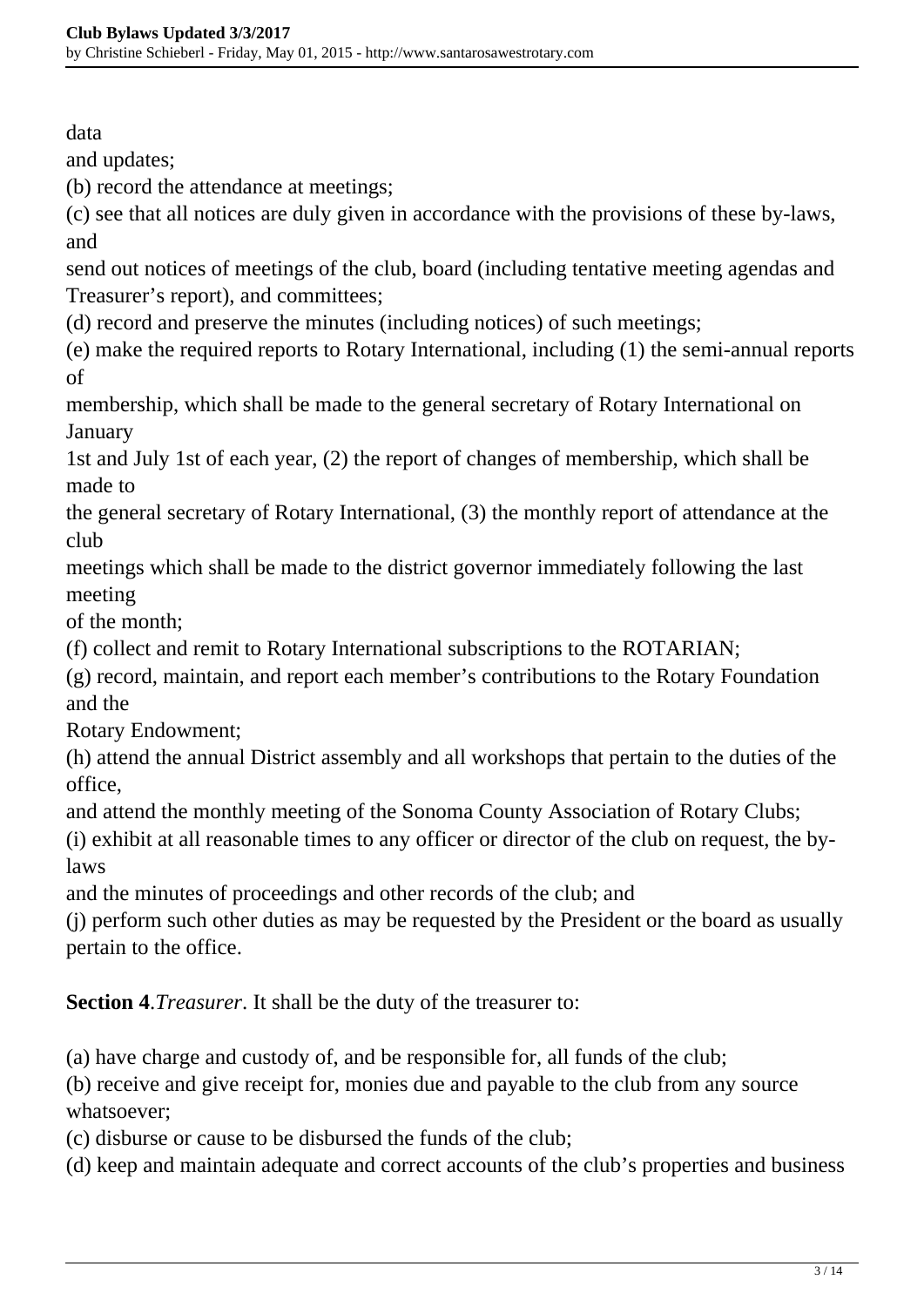transactions, including accounts of its assets, liabilities, receipts, disbursements, gains, and losses;

(e) exhibit at all reasonable times on request, the books of account and financial records to any

officer or director of the club;

(f) render to the president and directors, whenever requested, an account of any or all of his or

her transactions as treasurer and the financial condition of the club;

(g) prepare or cause to be prepared, and certify or cause to be certified, the financial statements

to be included in any required reports;

(h) ensure that all reports, statutory filings, and tax returns are timely filed with the appropriate

tax or other governmental agencies;

(i) attend the annual District assembly, and all workshops pertaining to the office; and

(j) perform such other appropriate duties as may be requested or assigned by the president or

the board as pertain to his or her office.

(k) upon his or her retirement from office he or she shall turn over to his successor or to the president all funds, books of accounts or any other club property in his or her possession. Section 5. Immediate Past President. It shall be the duty of the immediate Past President to serve on the Nominating Committee and act as its liaison to the Board of Directors. The immediate Past President shall also chair the Past Presidents Advisory Committee and chair meetings of the club or board in the absence of the President and Vice-Presidents.

**Section 6**. — *Sergeant-at-Arms*. The duties of the sergeant-at-arms shall be such as are usually prescribed for such office and other duties as may be prescribed by the president or the board.

#### ARTICLE IV

## **Meetings**

**Section 1**. *Annual Meeting*. An annual meeting of this club shall be held at a regular club meeting, upon at least 8 days' notice, no sooner than the first Monday of December and absolutely no later than the third Monday in January in each Rotary year. The election of officers and directors to serve for the ensuing year as set forth in Article I shall take place at the annual meeting.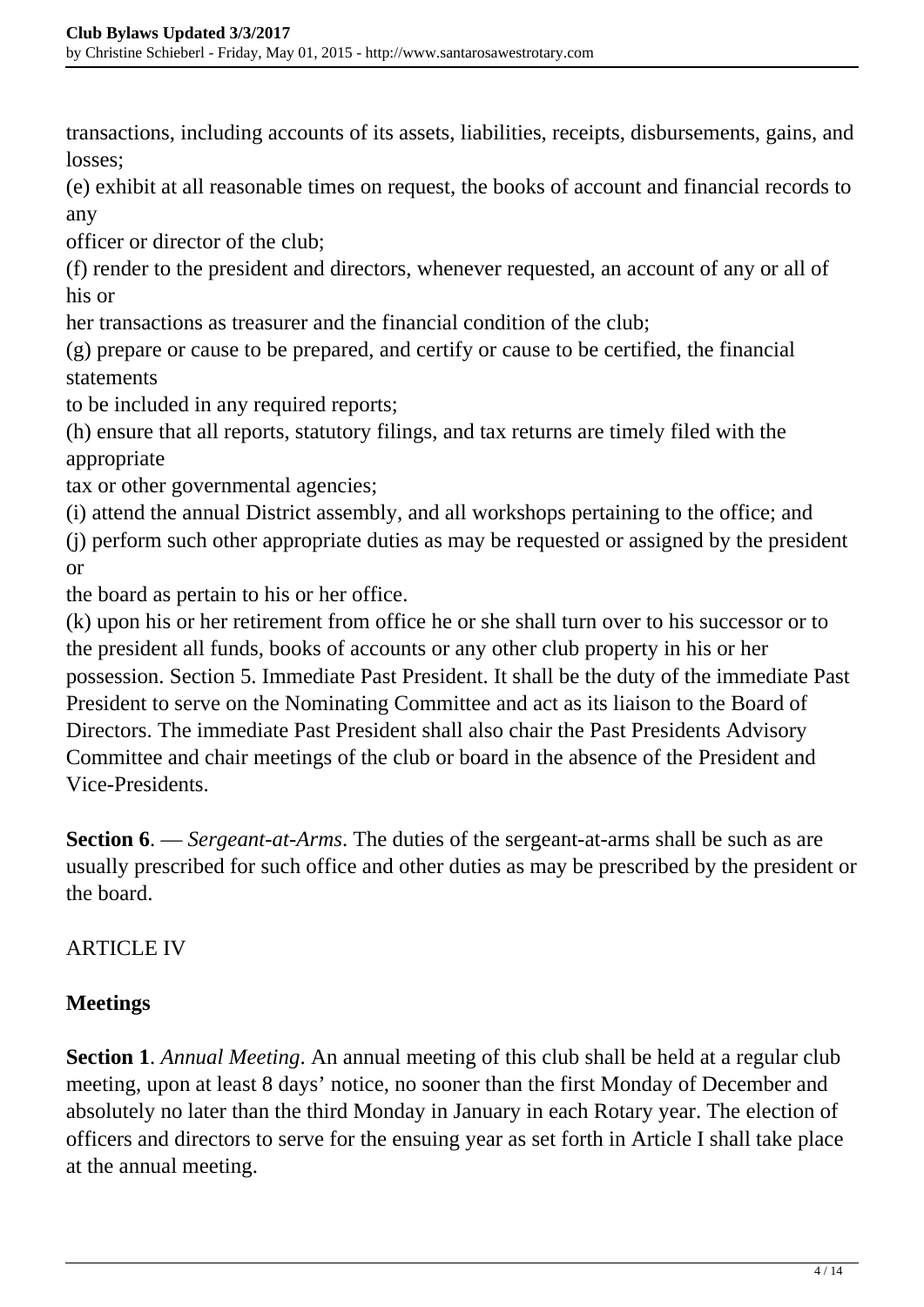**Section 2**. *Weekly Meetings*. The regular weekly meetings of the clubs shall be held on Monday at 12:15 P.M. Due notice of any changes in or canceling of the regular meeting shall be given to all members of the club.

**Section 3**. *Quorum*. One-third of the membership shall constitute a quorum at the annual and regular meetings of this club.

**Section 4**. *Board of Directors Meetings*. Regular meetings of the board shall be held monthly, as set by the Board. Special meetings of the board shall be called by the president, whenever deemed necessary, or upon the request of two members of the board, due notice having been given.

**Section 5**. *Quorum of the Board of Directors*. A majority of the board members shall constitute a quorum of the board.

**Section 6**. *Attendance at Board Meetings*. Each member of the Board is expected to attend each regular and special meeting of the Board of Directors. A board member shall be considered to have forfeited his or her board position if the secretary records two (2) consecutive unexcused absences from a meeting. Excused absences must be requested of the president in advance of the meeting, and may be granted or denied at the discretion of the president.

ARTICLE V

## **Fees and Dues**

**Section 1.** *Admission Fee*. Each new member shall pay an admission fee, for setup/initiation of \$50 immediately upon induction into the club which will include the cost of a 4-Way Test plaque, member badge, Rotary pin and other related costs.

**Section 2**. *Fees and Dues*. The annual membership dues are set by the Board of Directors and may change from time to time. This includes dues and costs payable on behalf of the member to Rotary International, Rotary District 5130 and Club Dues. Included within the dues is the subscription cost for The Rotarian magazine. Other assessments may apply at the discretion of the Board. In addition, each member shall be assessed the maximum of \$75, \$50 of which will appear on the annual invoice, for Recognition. The President shall then be responsible to recognize each member at regular club meeting for the \$25 balance.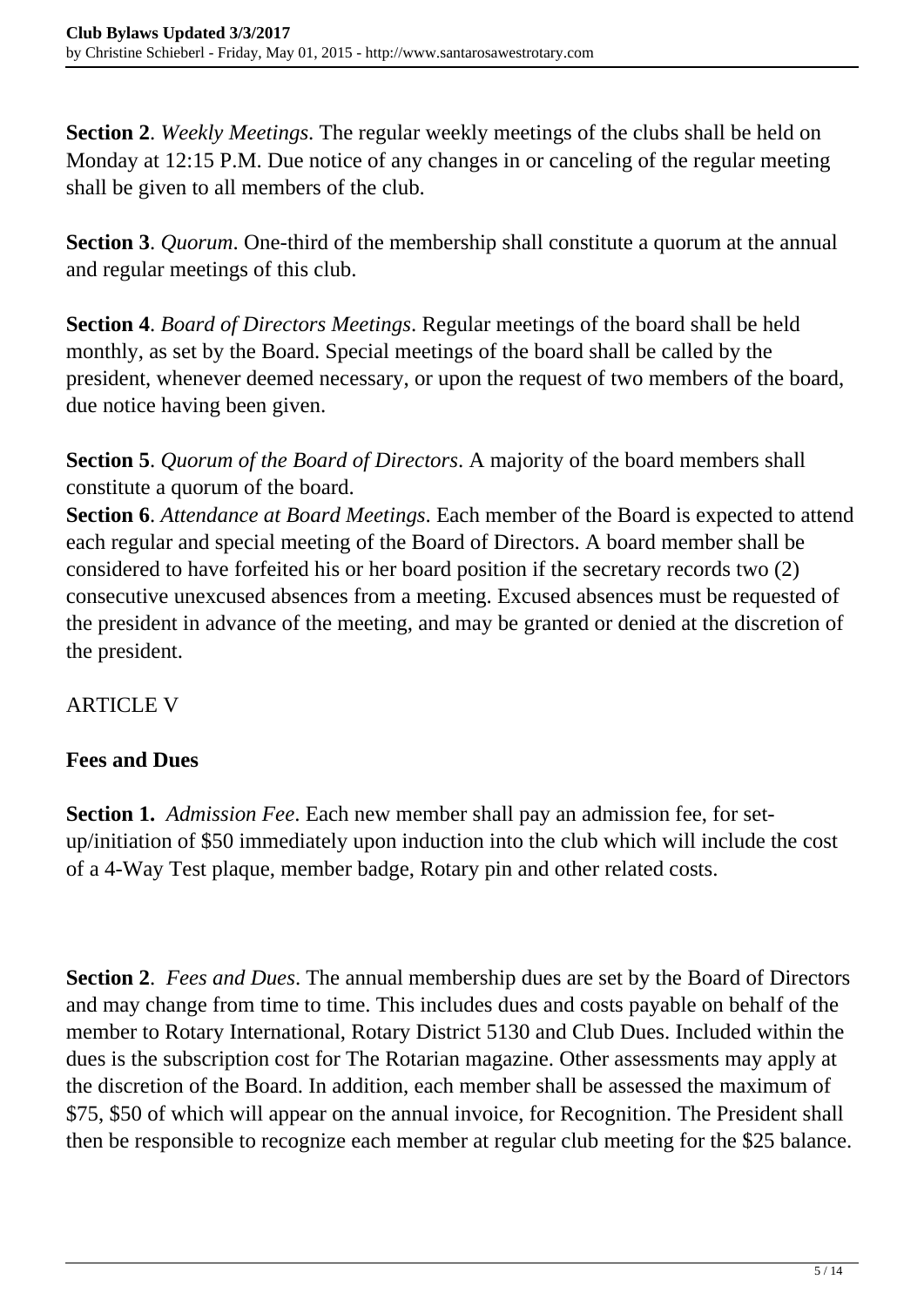#### ARTICLE VI

### **Method of Voting**

The business of this club shall be transacted by voice vote except that a secret ballot shall be conducted for contested officer or director elections.

#### ARTICLE VII

#### **Avenue of Service Committees**

**Section 1**. *Creation of Avenue of Service Committees and their Membership*. The president shall, subject to the approval of the board, appoint the following Avenue of Service Committees:

- Club Service committee,
- Vocational Service committee.
- Community Service committee,
- International Service Committee,
- Youth Service Service Committee

(a) The president shall, subject to the approval of the board, also appoint such subcommittees on particular phases of club service, vocational service, community service, international service, and new generations service as hereinafter provided in these by-laws as he or she may deem necessary.

(b) The club service committee, vocational service committee, the community service committee, the international service committee, the new generations service committee shall each consist of a chairperson, who shall be named by the president from the membership of the board, and of not less than two (2) other committee members from the general membership of the club.

(c) The president shall be ex officio a member of all committees and, as such shall have all the Privileges of membership thereon.

(d) Each committee shall transact such business as is delegated to it in the by-laws and such additional business as may be referred to it by the president or the board. Except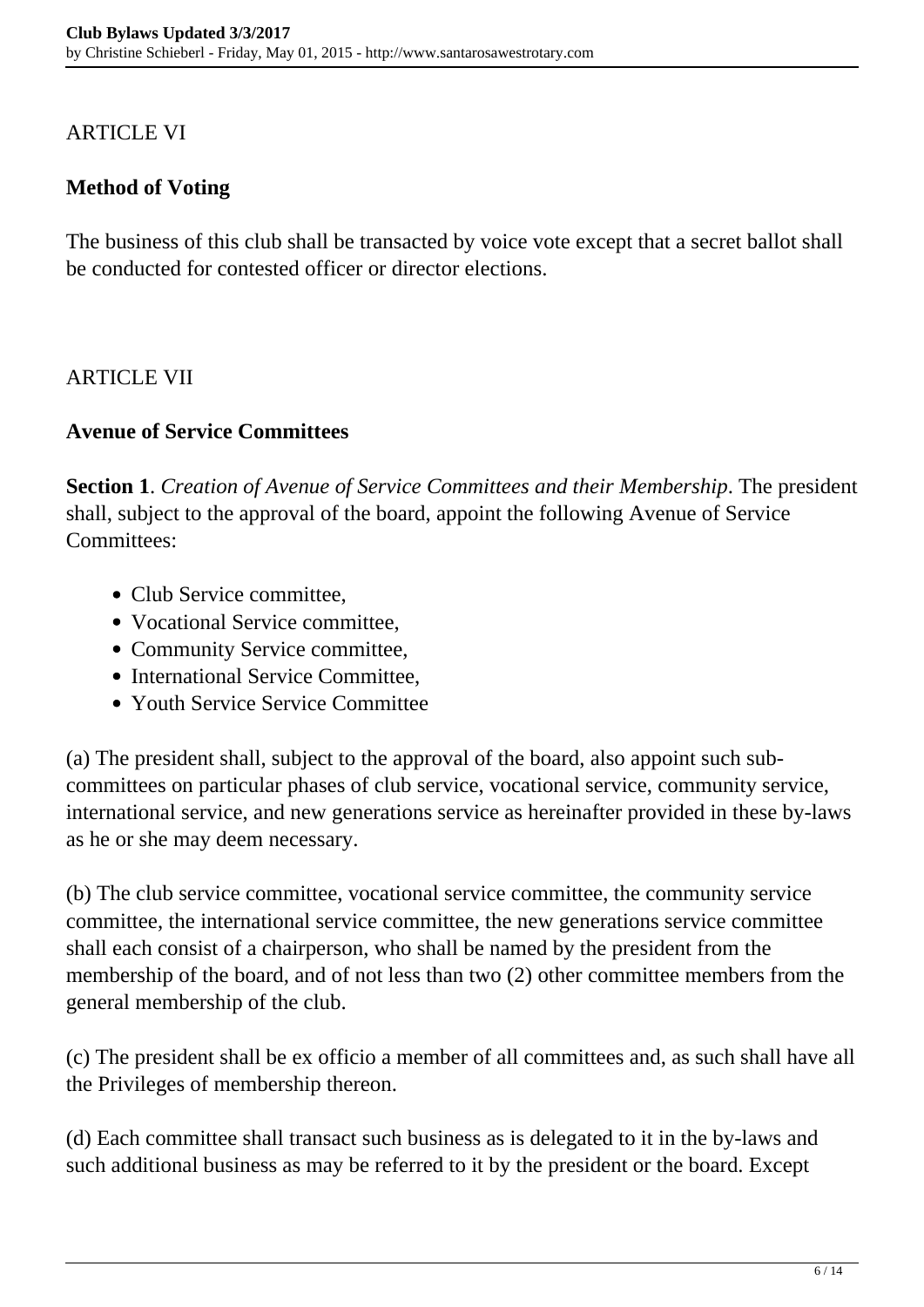where special authority is given by the board, such committees shall not take action until a report has been made to the board and approved by the board.

(e) There shall also be such other standing committees constituted or appointed as hereinafter expressly set forth.

(f) No member shall be eligible to serve on the same committee for more than two successive years, except as otherwise specifically provided in these by-laws.

**Section 2**. *Club Service Committee*. This committee shall devise and carry into effect plans which will guide and assist the members of the club in discharging their responsibilities in matters relating to Club Service. The chairperson or chairpersons of the Club Service committee shall be responsible for regular meetings of the committee and shall report to the board on all Club Service activities.

(a) The chairperson of the Club Service committee shall be responsible for all Club Service Activities and shall provide oversight to the work of all sub-committees appointed on particular phases of Club Service.

(b) The Club Service committee shall consist of the chairperson of the Club Service Committee and the chairpersons of all sub-committees appointed on particular phases of club Service.

(c) Where feasible and practical in the appointment of club committees, there should be provision for the continuity of membership, either by appointing one or more members for a second term or by appointing one or more members to a two-year term.

(d) The president shall, subject to the approval of the board, appoint the following subcommittees on particular phases of club service:

- 1. *Attendance Committee*. This committee shall devise means for encouraging attendance at all Rotary meetings including attendance at district conferences and International Conventions by all club members. This committee shall especially encourage attendance at regular meetings of this club and attendance at regular meetings of other clubs when unable to attend meetings of this club; keep all members informed on attendance requirements; promote better incentives for good attendance; and seek to ascertain and remove the conditions that contribute to unsatisfactory attendance.
- 2. *Club Communications Committee*. This committee shall, through the publishing of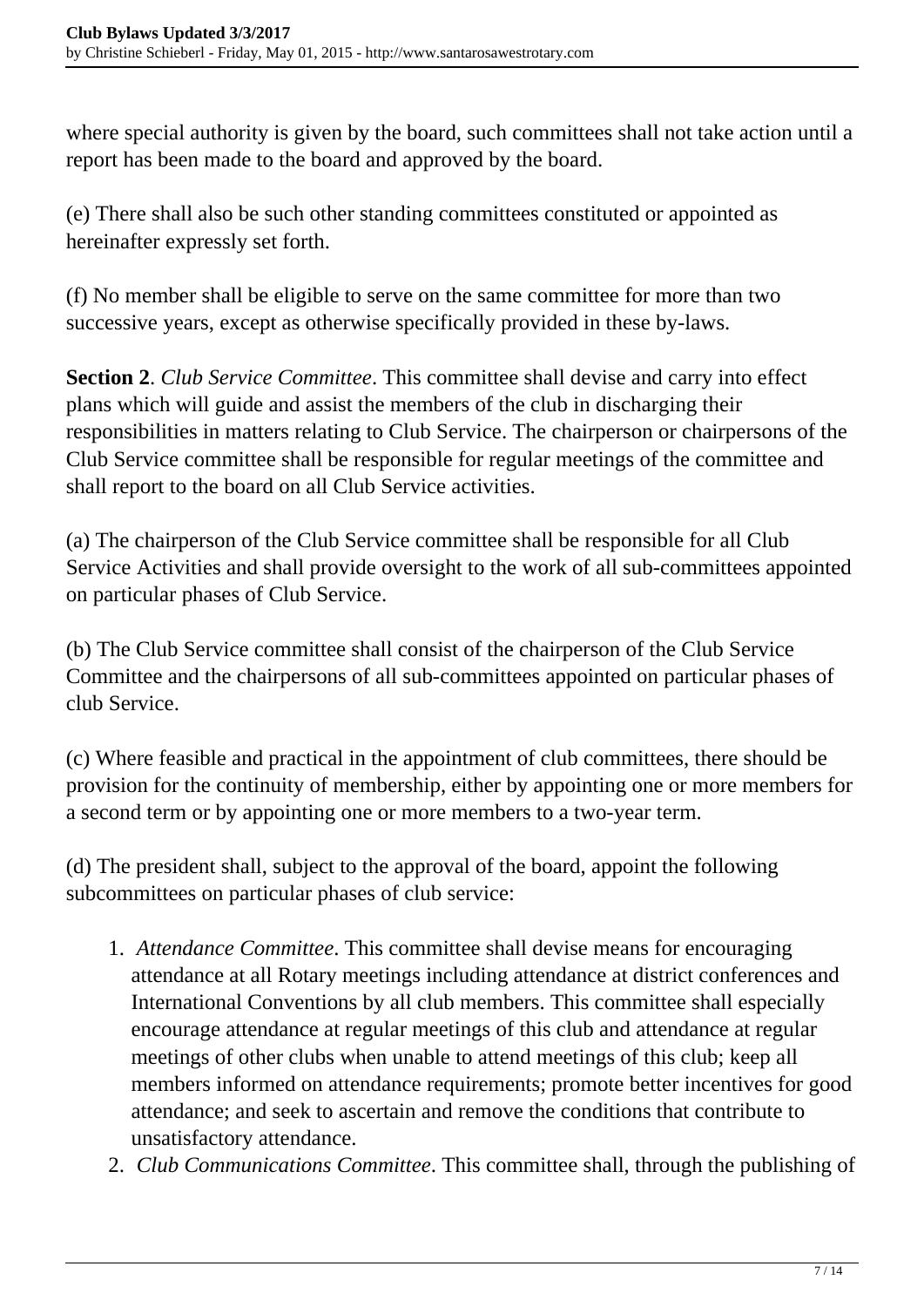a weekly club bulletin and maintenance of a web site stimulate interest and improve attendance, announce the program of the forthcoming meeting, relate highlights of the previous meeting, promote fellowship, contribute to the Rotary education of all members, publish from time to time the names of potential new members for general membership review, and report news of the club, its members, and the worldwide Rotary program.

- 3. *Fellowship Activities Committee*. This committee shall promote acquaintances and friendship among the members, promote participation by members in organized Rotary recreational and social activities, and do such work in pursuance of the general object of the club as may be assigned by the president or the board.
- *4. Membership Development and Retention Committee*. This committee shall review continually the club roster of filled and unfilled classifications and shall take positive action to initiate, receive, evaluate and present to the board the names of suitable persons to fill unfilled classifications and shall develop programs and action plans to retain existing members.
- *5. Program Committee*. This committee shall prepare and arrange the programs for the regular and special meetings of the club.
- *6. Public Relations Committee*. This committee shall devise and carry into effect, plans (1) to give the public generally information about Rotary, its history, object and scope; and (2) to secure proper publicity for the club.
- *7. Rotary Information Committee*. This committee shall consist of three members who shall devise and carry into effect plans (1) to give prospective members information about the privileges and responsibilities of membership in a Rotary club, (2) to give the members, especially the new members, adequate understanding of the privileges and responsibilities of members, (3) to give the members information about Rotary, its history, object, scope, activities, (4) to review the dues and fee structure and financial costs in joining Rotary, and (5)to give the members information as to developments in the administrative operation of Rotary International.

**Section 3**. *Vocational Service Committee*. This committee shall devise and carry into effect plans which will guide and assist the members of this club in discharging their responsibilities in their vocational relationships and in improving the general standards of practice in their respective vocations. The chairperson of this committee shall be responsible for the vocational service activities of the club and shall supervise and coordinate the work of any committees that may be appointed on particular phases of vocational service. This committee shall coordinate all youth service activities of the club. Examples of this would include Boy Scout sponsorship, Youth Exchange, Speech contest, youth academic and vocational awards, RYLA, Interact, Rotaract, etc.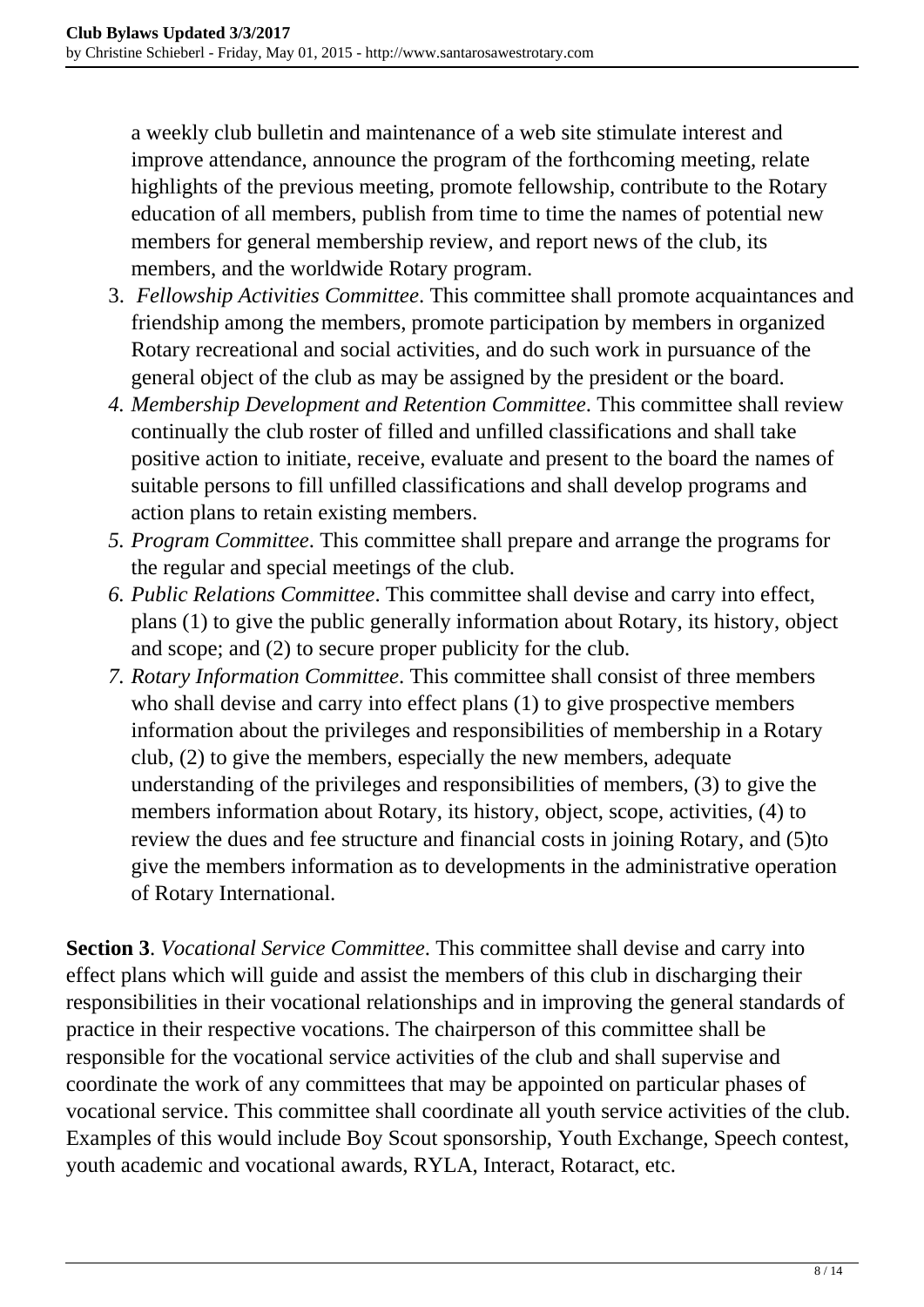**Section 4**. *Community Service Committee*. This committee shall devise and carry into effect plans which will guide and assist the members of this club in discharging their responsibility in their community relationships. The chairperson of this committee shall be responsible for the community service activities of the club and shall supervise and coordinate the work of any committees that may be appointed on particular phases of community service.

**Section 5.** *International Service Committee*. This committee shall devise and carry into effect plans which will guide and assist the members of this club in discharging their responsibilities in matters relating to international service. The chairperson of this committee shall be responsible for the international service activities of the club and shall supervise and coordinate the work of any sub-committees that may be appointed on particular phases of international service including, but not limited to, World Community Service Projects.

**Section 6.** *Youth Service Service Committee.* This committee shall devise and carry into effect plans which will guide and assist the members of this club in discharging their responsibilities in matters relating to new generations / youth service activities. The chairperson of this committee shall be responsible for the youth services activities of the club and shall coordinate the work of any committee engaged in activities, programs and events focused on youth and new generations service, to encourage training, implementation and monitoring of the club and members compliance with the district Youth Protection Program and its underlying policy.

## **ARTICLE VIII**

## **Standing Committees**

**Section 1**. The president shall, subject to the approval of the board, appoint the following standing committees:

(a) *Nominating Committee*. This committee shall be composed of the five most recent past presidents of the club that are still active members, and shall be chaired by the most senior past President of the five members. The immediate past President shall serve as liaison between the committee and the board. The nominating committee shall propose at least one candidate for election for the office of Second Vice President (President-nominee) and shall review and advise the First Vice-President (president-elect) as to his proposed nominees for open positions on the board of directors. The nominating committee shall make its report to the board prior to the board meeting preceding the club annual meeting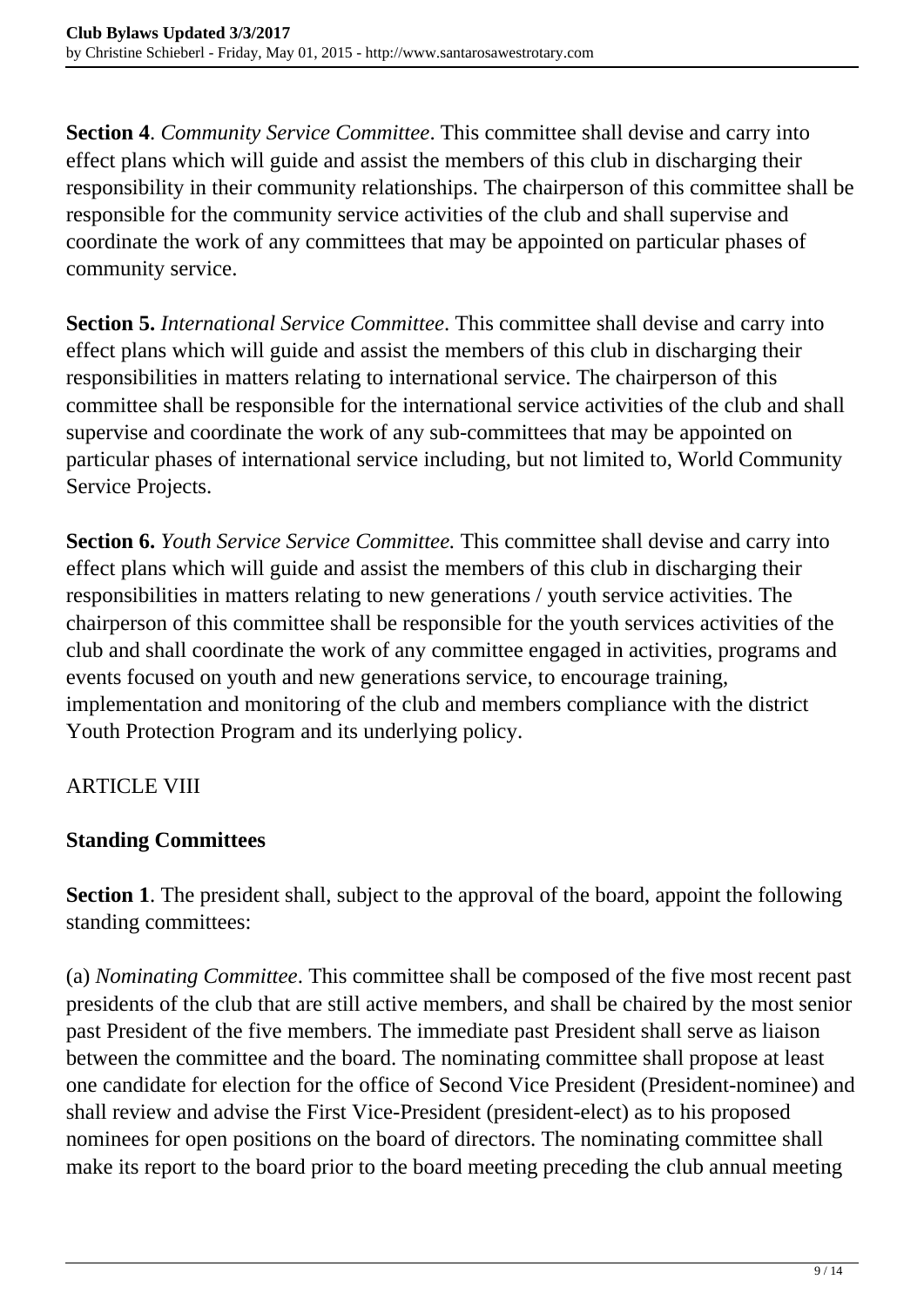and to the club at least one week before the annual meeting.

(b) *Audit and Finance Committee*. This committee shall conduct a thorough review of all financial transactions of the club annually and more frequently as may be recommended by the committee or requested by the board. The committee shall report the financial condition of the club to the membership annually, and shall provide recommendations to the board of directors regarding internal controls, financial operations, and financial reports as often as appropriate. The committee shall consist of three members at least one of whom is in the accounting or banking classification. The president shall appoint the three committee members and designate the chairperson each year; provided, however, that at least one member should be re-appointed to provide for continuity in membership, and the tenure of members may exceed two years.

(c) *Fundraising Activity Committee*. This committee shall carry into effect plans which will raise funds for the club's activities in the local and international communities as directed by the board and permit the club to carry out those goals which require financial contributions. The chairperson of this committee where feasible and practicable shall be a member of the board and shall report to the board upon the committee activities.

(d) *Projects Committee*. This committee shall receive and evaluate solicitations and suggestions for the distribution of funds for all service projects of the club. The committee shall develop and recommend guidelines and priorities for the distribution of funds for service projects for the approval of the board, including new club appropriations to the Scholarship Fund. The committee shall consist of the director from each of the Five Avenues of Service. The president shall designate one of the directors as the chairperson. Serving ex-officio may be the president, vice-presidents and the immediate past president as non-voting members.

(e) *Past Presidents Advisory Committee*. The immediate past president shall chair this committee composed of all past presidents of the Rotary Club of Santa Rosa West. The committee shall meet on call of the current club president, the immediate past presidentchair, or any two past presidents. The committee will perform an advisory role for the current club president and board of directors on matters pertaining to the club and its activities. In no way shall the authority and/or responsibility of the current president and the board of directors be impaired or impeded by the advice and actions of this committee

## ARTICLE IX

#### **Leave of Absence and Attendance**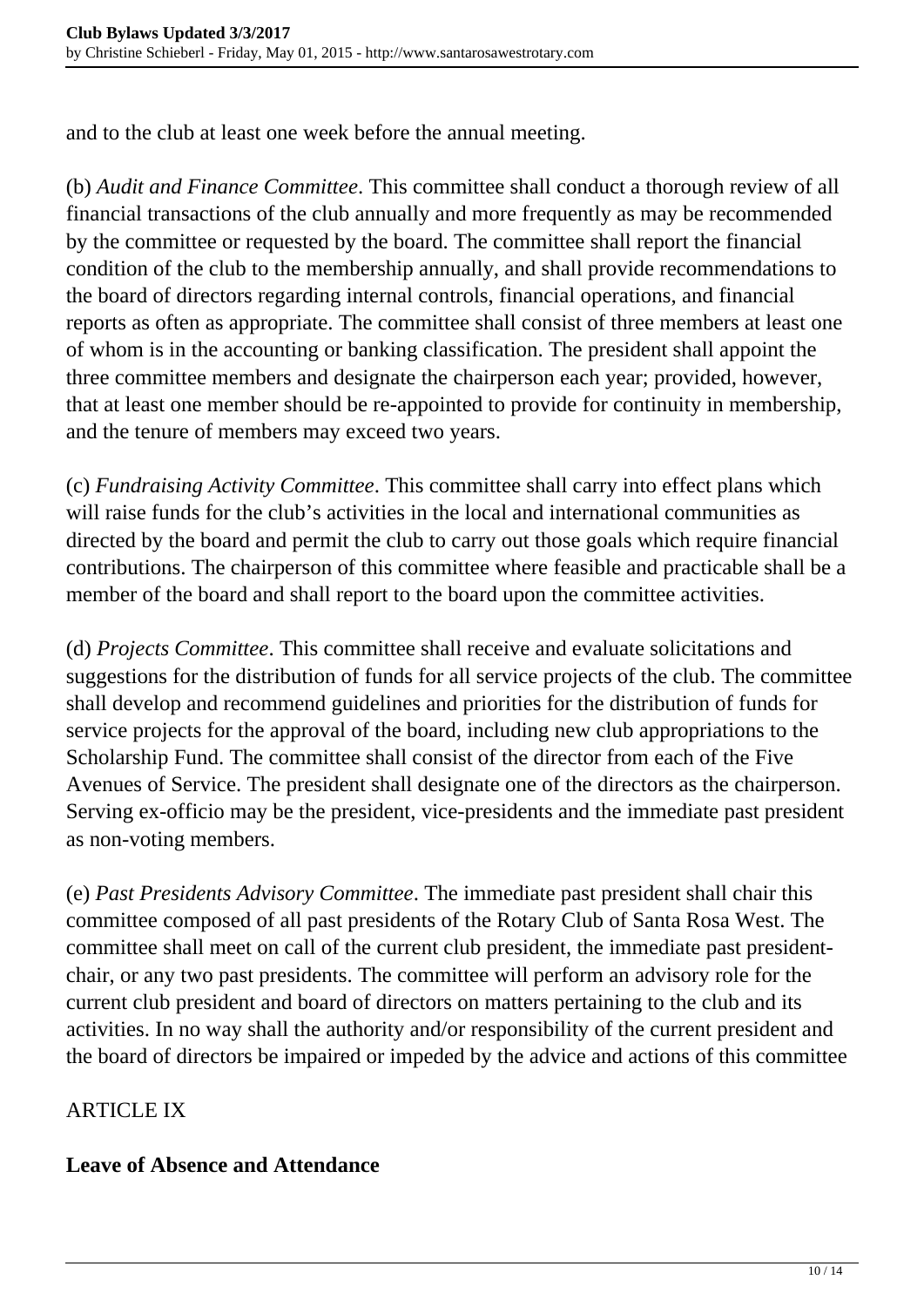Upon written application to the board, setting forth good and sufficient cause, a leave of absence may be granted by the board excusing a member from attending the meetings of the club for a specified length of time; provided, however, such period shall not exceed twelve (12) months and the member shall remain in good standing with the club. Any member whose absences are excused under this provision shall not be included in the membership figure used to compute the clubs attendance nor shall such absence or attendances be used for that purpose; nor will any member who has reached the age of 65 years and whose years of age plus years of membership in one or more clubs is 85 years or more, the member has been a member of one or more clubs for at least 20 years and the member has notified the club secretary in writing of his or her desire to be so excluded and the Board has approved the request.

#### ARTICLE X

#### **Finances**

**Section 1**. *Deposit of Funds*. The treasurer shall deposit all funds of the club in some bank or other depository to be named by the board.

**Section 2.** *Payment of Bills and Audit*. All bills shall be presented to the Secretary upon signed vouchers and paid by the Treasurer only by checks signed by any two officers. All expenditures shall have been previously included within the annual budget or individually authorized by the board. The Audit and Finance Committee shall conduct a thorough review at least once each year, or more frequently upon request of the board, of all the club's financial transactions. The board may at its discretion also refer the review to a certified public accountant or other qualified person.

**Section 3**. *Bond*. Officers having charge or control of funds shall give bond as may be required by the board for the safe custody of the funds of the club, cost of bond to be borne by the club. Section 4. Fiscal Year. The fiscal year of this club shall extend from July 1st to June 30th. Section 5. Budget. Prior to the beginning of each fiscal year, the treasurer shall prepare a preliminary budget with the president-elect which shall include estimated income and estimated expenditures for the oncoming Rotary year. The budget will be presented to the board at its July meeting for discussion and adoption. The adopted budget shall stand as the limit of expenditures for the respective purposes unless otherwise ordered by action of the board.

## ARTICLE XI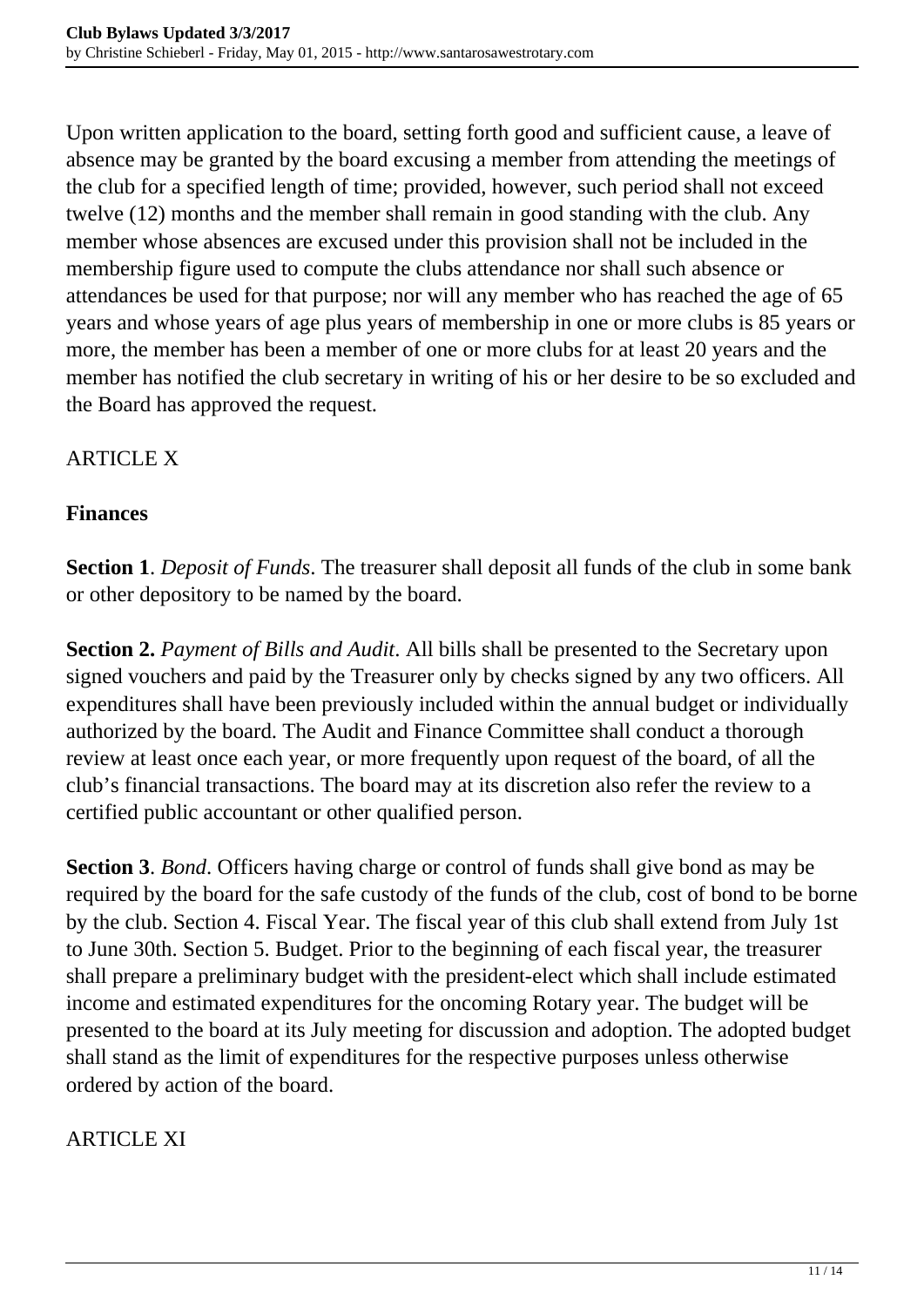#### **Method of Electing Members**

**Section 1**. Active members (including transferring or former Rotarians).

(a) The name of a prospective member, proposed by an active or honorary member of the club or by the membership development and retention committee, shall be submitted to the board in writing, through the club secretary. The proposal for the time being shall be kept confidential except as otherwise provided in this procedure.

(b) The board shall request the membership committee to consider and report to the board on the eligibility of the proposed member from the standpoint of classification, and shall request the membership committee to investigate and report to the board on the eligibility of the proposed member from the standpoint of character, business and social standing, and general eligibility.

(c) The board shall consider and approve or disapprove the recommendations of the membership committee and shall then notify the proposer, through the club secretary, of its decision.

(d) If the decision of the board is favorable, the proposer, together with one or more members of the Rotary Information committee, shall inform the prospective member of the purposes of Rotary and of the privileges and responsibilities of membership in the club, following which the prospective member shall be requested to complete and submit an application for membership and to give his or her permission for his or her name and proposed classification to be published to the club in its weekly bulletin.

(e) If no written objection to the proposal, stating reasons, is received by the board from any 11 member of the club within ten (10) days following publication of the name of the prospective member, the prospective member, upon payment of the admission fee, as prescribed in Article V of these by-laws, shall be considered to be elected to membership.

(f) If any written objection has been filed with the board, the board shall consider that objection at any regular or special meeting of the board and shall ballot on the proposed member. If fewer than five negative votes are cast by the members of the board in attendance at such regular or special meeting, the proposed member, upon payment of the prescribed admission fee, shall be considered to be elected to membership.

(g) Following the member's election to membership as herein provided, the club secretary shall issue a membership card to the member and shall report his or her name to the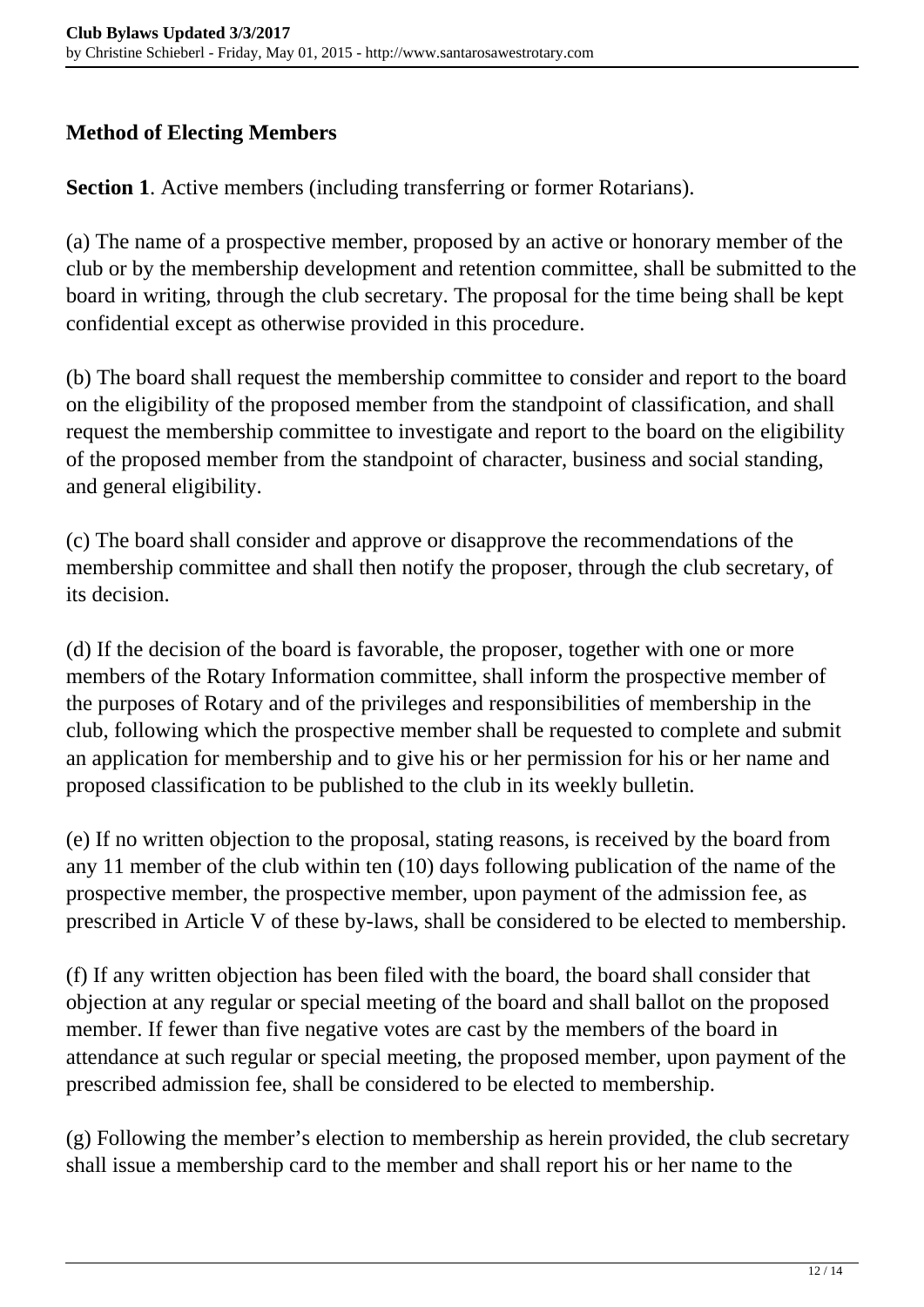General Secretary of Rotary International.

**Section 2**.*Honorary Members*. The name of the proposed candidate for Honorary membership, or transferring or former Rotarians shall be submitted to the board of directors in writing and the election shall be in the same form and manner as prescribed for the election of an active member provided, however, that proposal may be considered at any regular or special meeting of the board and that the board may at its discretion waive any of the steps as set forth in Section 1 of this Article and proceed to ballot on the proposed member. If fewer than five negative votes are cast by the members of the board in attendance at the regular or special meeting, the proposed member shall be considered duly elected.

Section 3. *Corporate Members*. Subject to the terms of Section 1. above the Membership Committee may recommend a corporation or associations as a member of the club with the guideline /goal of having just one corporate member per industry or field. Such members would be subject to the following rules: (1) the corporation or association shall have one primary and two associate members with the primary member and club membership representative participating in screening process to insure a suitable arrangement, (2) the associate members shall, however, be selected by the primary member and the corporation/association shall be able to replace any the designated members as may be required, (3) should a primary member or associate member leave the corporation or association that member may request to join the club as an individual member, (4) the annual corporate / association membership cost shall be twice the current member cost and the corporation/association shall, in addition, be required to purchase a minimum of 45 lunch tickets that can be used any by the primary and associate members. Any unused tickets will expire at the end of the Rotary year (i.e. June 30th).

## ARTICLE XII

#### **Procedure**

#### **Section 1**. *Order of Business*:

- Meeting called to order;
- Introduction of visiting Rotarians;
- Introduction of guests of Rotarians;
- Correspondence and announcements;
- Any unfinished business;
- Any new business;